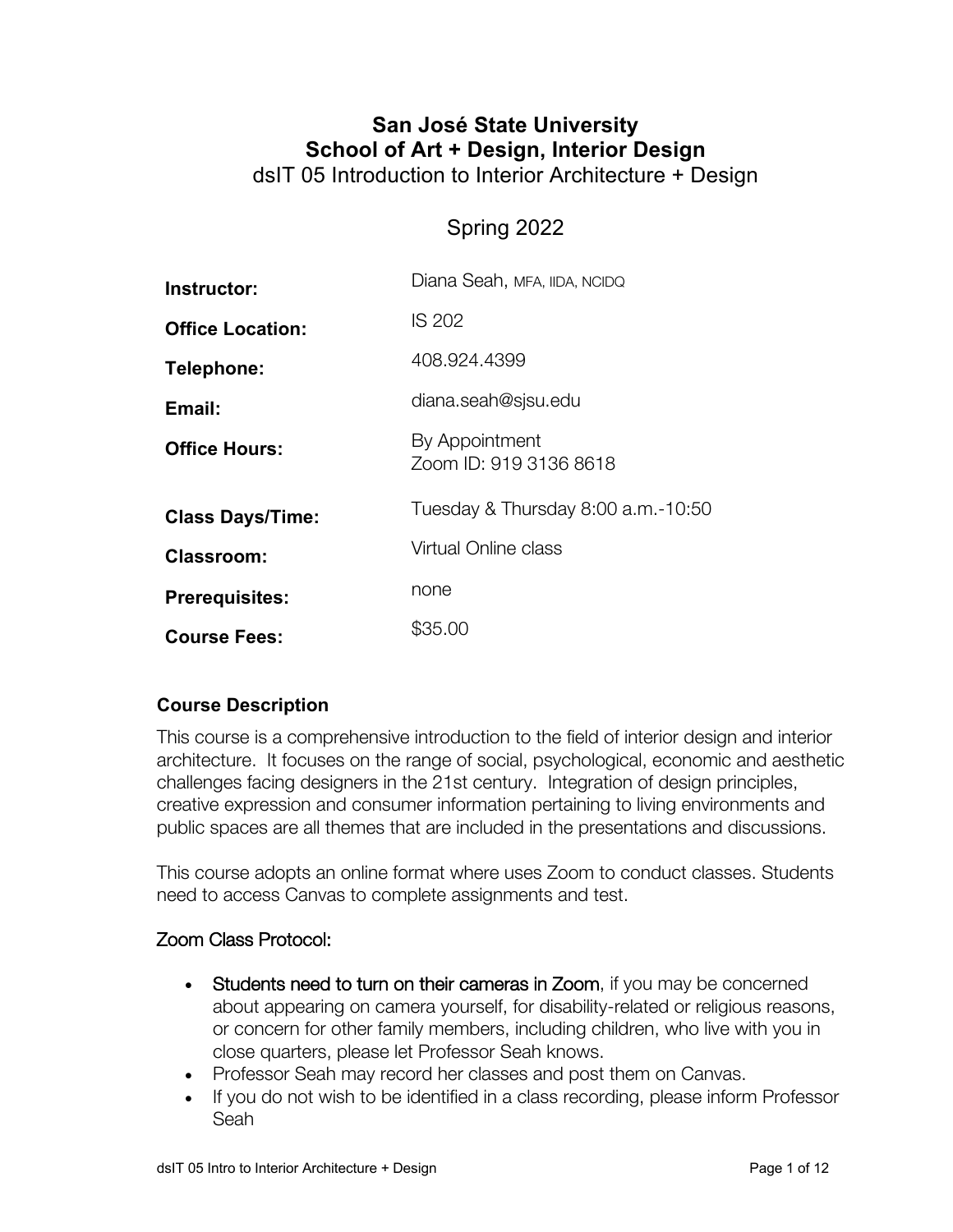- Zoom recordings on Canvas are permitted to only view the recordings, not download the videos.
- Students must obtain permission in advance to record any course materials. Such permission allows the recordings to be used for a student's private, study purposes only. Students will not be permitted to share any class recordings with someone who isn't enrolled in the class or without permission. The recordings are protected by instructor's copyright.
- Any student that needs accommodations or assistive technology due to a disability should work with the Accessible Education Center (AEC), and the instructor.
- Note that all federal, state, CSU system, and campus regulations on conduct including harassment and discrimination against other students or faculty apply to the online environment, just as in face-to-face instruction.

### Proctoring Software and Exams

Exams will be proctored in this course through Respondus Monitor and LockDown Browser. Please note it is the instructor's discretion to determine the method of proctoring. If cheating is suspected the proctored videos may be used for further inspection and may become part of the student's disciplinary record. Note that the proctoring software does not determine whether academic misconduct occurred, but does determine whether something irregular occurred that may require further investigation. Students are encouraged to contact the instructor if unexpected interruptions (from a parent or roommate, for example) occur during an exam.

#### Recording Zoom Classes

This course or portions of this course (i.e., lectures, discussions, student presentations) will be recorded for instructional or educational purposes. The recordings will only be shared with students enrolled in the class through Canvas. The recordings will be deleted at the end of the semester. If, however, you would prefer to remain anonymous during these recordings, then please speak with the instructor about possible accommodations (e.g., temporarily turning off identifying information from the Zoom session, including student name and picture, prior to recording).

#### Students are not allowed to record without instructor permission

Students are prohibited from recording class activities (including class lectures, office hours, advising sessions, etc.), distributing class recordings, or posting class recordings. Materials created by the instructor for the course (syllabi, lectures and lecture notes, presentations, etc.) are copyrighted by the instructor. This university policy (S12-7) is in place to protect the privacy of students in the course, as well as to maintain academic integrity through reducing the instances of cheating. Students who record, distribute, or post these materials will be referred to the Student Conduct and Ethical Development office. Unauthorized recording may violate university and state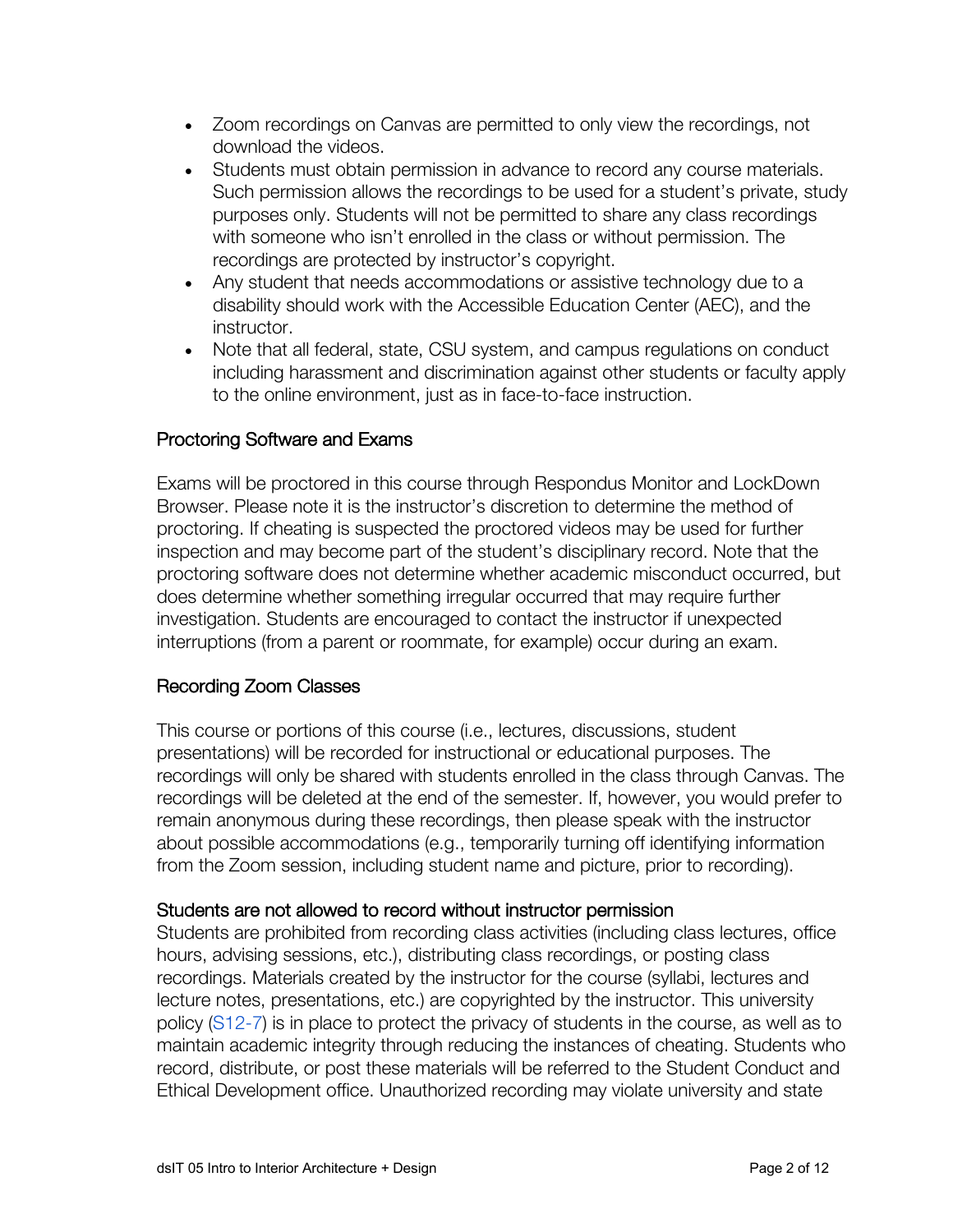law. It is the responsibility of students that require special accommodations or assistive technology due to a disability to notify the instructor.

Other Information to provide to Students: Technology Requirements (example)

Students are required to have an electronic device (laptop, desktop or tablet) with a camera and built-in microphone. SJSU has a free equipment loan program available for students.

Students are responsible for ensuring that they have access to reliable Wi-Fi during tests. If students are unable to have reliable Wi-Fi, they must inform the instructor, as soon as possible

or at the latest one week before the test date to determine an alternative. See Learn Anywhere website for current Wi-Fi options on campus.

### Zoom Classroom Etiquette

- Mute Your Microphone: To help keep background noise to a minimum, make sure you mute your microphone when you are not speaking.
- Be Mindful of Background Noise and Distractions: Find a quiet place to "attend" class, to the greatest extent possible.
- Avoid video setups where people may be walking behind you, people talking/making noise, etc.
- Avoid activities that could create additional noise, such as shuffling papers, listening to music in the background, etc.
- Position Your Camera Properly: Be sure your webcam is in a stable position and focused at eye level.
- Limit Your Distractions/Avoid Multitasking: You can make it easier to focus on the meeting by turning off notifications, closing or minimizing running apps, and putting your smartphone away (unless you are using it to access Zoom).
- Use Appropriate Virtual Backgrounds: If using a virtual background, it should be appropriate and professional and should NOT suggest or include content that is objectively offensive or demeaning.

#### Online Exams

Testing Environment: Setup (example)

- No earbuds, headphones, or headsets visible.
- The environment is free of other people besides the student taking the test.
- If students need scratch paper for the test, they should present the front and back of a blank scratch paper to the camera before the test.
- No other browser or windows besides Canvas opened.
- A workplace that is clear of clutter (i.e., reference materials, notes, textbooks, cellphone, tablets, smart watches, monitors, keyboards, gaming consoles, etc.)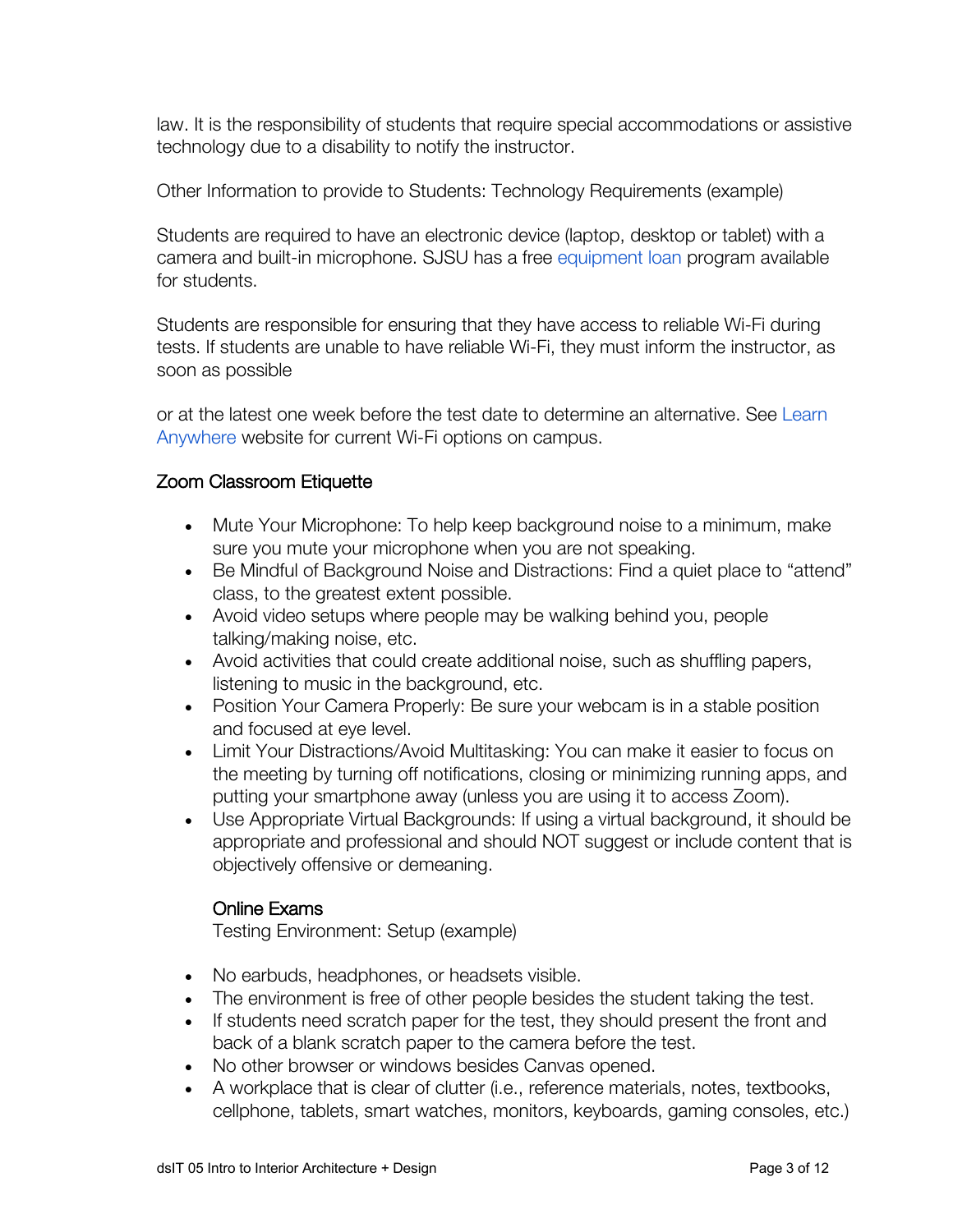- Well-lit environment. Can see the students' eyes and their whole face. Avoid having backlight from a window or other light source opposite the camera.
- Personal calculators indicate if permitted.

### Testing Environment: Scan (example)

Before students can access the test questions, they are expected to conduct a scan around their testing environment to verify that there are no materials that would give the student an unfair advantage during the test. The scan will include:

- the desk/work-space
- a complete view of the computer including USB ports and power cord connections ● a 360-degree view of the complete room

#### Students must:

• Remain in the testing environment throughout the duration of the test.

● Keep full face, hands, workspace including desk, keyboard, monitor, and scratch paper, in full view of the webcam

#### Technical difficulties

Internet connection issues:

Canvas autosaves responses a few times per minute as long as there is an internet connection. If your internet connection is lost, Canvas will warn you but allow you to continue working on your exam. A brief loss of internet connection is unlikely to cause you to lose your work. However, a longer loss of connectivity or weak/unstable connection may jeopardize your exam.

#### Other technical difficulties:

Immediately email the instructor a current copy of the state of your exam and explain the problem you are facing. Your instructor may not be able to respond immediately or provide technical support. However, the copy of your exam and email will provide a record of the situation.

Contact the SJSU technical support for Canvas:

Technical Support for Canvas

If possible, complete your exam in the remaining allotted time, offline if necessary. Email your exam to your instructor within the allotted time or soon after.

#### Academic Dishonesty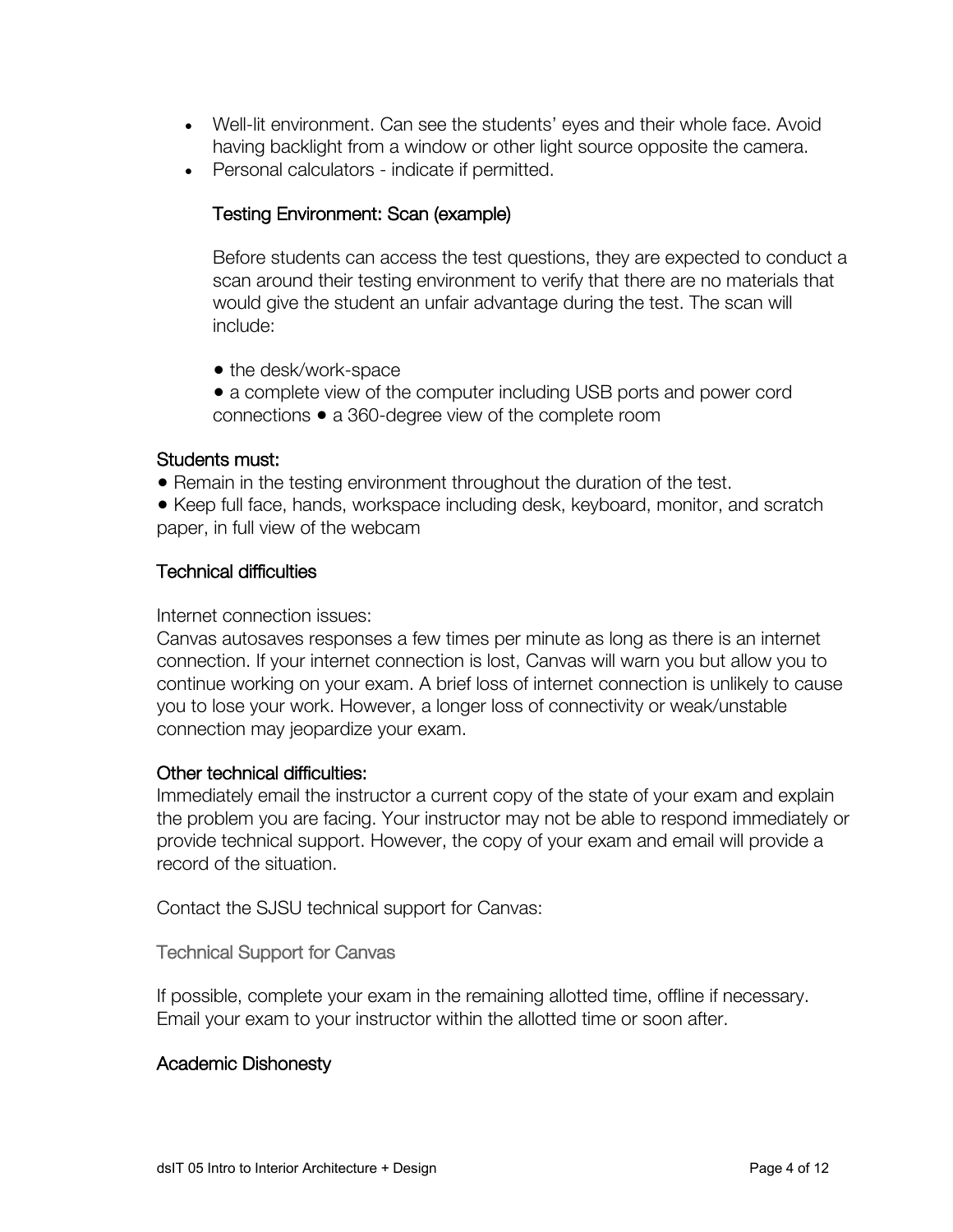Students who are suspected of cheating during an exam will be referred to the Student Conduct and Ethical Development office and depending on the severity of the conduct, will receive a zero on the assignment or a grade of F in the course. Grade Forgiveness does not apply to courses for which the original grade was the result of a finding of academic dishonesty.

### Course Goals and Student Learning Objectives

Students will:

- Get an overview of the profession of interior design and gain an understanding of the different specialties in the interior design field.
- Develop creative solutions to real design problems by examining best practices from today's most recognized and successful designers and applying the methods to their studio project.
- § Gain a basic understanding of the practice and theory of interior design and architecture.
- Get a basic understanding of the social and psychological impact of space, color, and design on living, working, and recreational environments.
- § Gain beginning visual and formal knowledge about traditional and contemporary furniture and architectural styles and how their development has been influenced by changes in society, manufacturing, and contemporary user needs and taste.
- § Develop a basic concept of creative expression, suitability, functionalism and flexibility as is relevant to interior design.
- § Gain a basic understanding about quality and features in interior construction, materials, furnishings, mechanical systems, lighting and accessories; all which increase durability, efficiency, and pleasure in the designed environment.

# **Required Texts/Readings**

#### **Textbook**

Required Text:

John Pile. Interior Design (Paperback | ISBN10: 0132408902; ISBN13: 9780132408905) Prentice Hall, Inc., 2010. 4th Edition. (Available in library)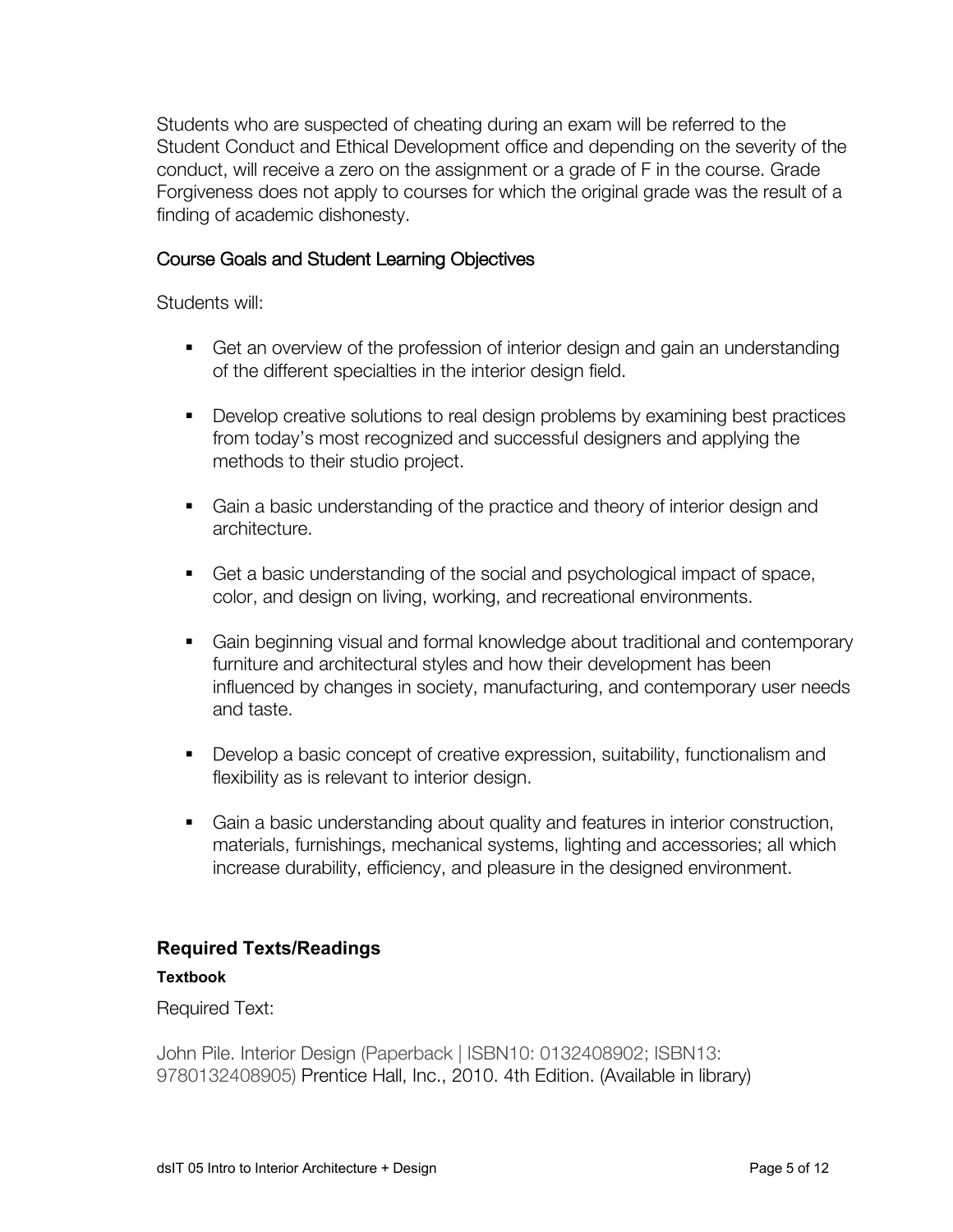### **Other Equipment / Material Requirements**

**Software** 

MS word; Powerpoint; Adobe Suites; Sketch up **; Miro**

# **Classroom Protocol**

#### Expectations:

**Students attending in person class need to wear their masks all time while in the classroom or building. Drinking and eating in-class or corridors are prohibited. If you need to snack or eat lunch or drink water, please plan to do so before entering the building or class.**

- Arrive on time even though it is online class and prepared for class. Remain and work in studio for the entire class time.
- Students must be present for in class critiques, students who arrive late will not be allowed to present.
- Be attentive, actively participate, and demonstrate engagement in class discussion and reviews.
- Prepare yourself to listen, consider, contribute, discuss different points of view during design review.
- Stow cellphones for the duration of class. Cellphone use during class is not permitted.
- Show respect for yourself, your peers, and your faculty.

If you miss a class, it is your responsibility to find out what you missed BEFORE the next class. Technical demos and lectures will not be repeated for students who miss a class; Projected critique dates will be given to you in advance; however, in some instances these may change do to extenuating circumstances, and it is your responsibility to find out about any announcements made in class, by communicating with your classmates.

Deadlines will be made available to you in class. Any work not turned in on the date it is due is considered late. Ten percent will be deducted from the grade for every class period it is not turned in. Special circumstances will be taken into consideration (e.g. Illness, court appearance, death of a relative.) All assignments must be completed and turned in to receive a passing grade for the class. All reviews need to be present, no show will automatically be a F grade.

The instructor reserves the right to alter assignments and change project due dates with sufficient notice to the students.

#### Attendance: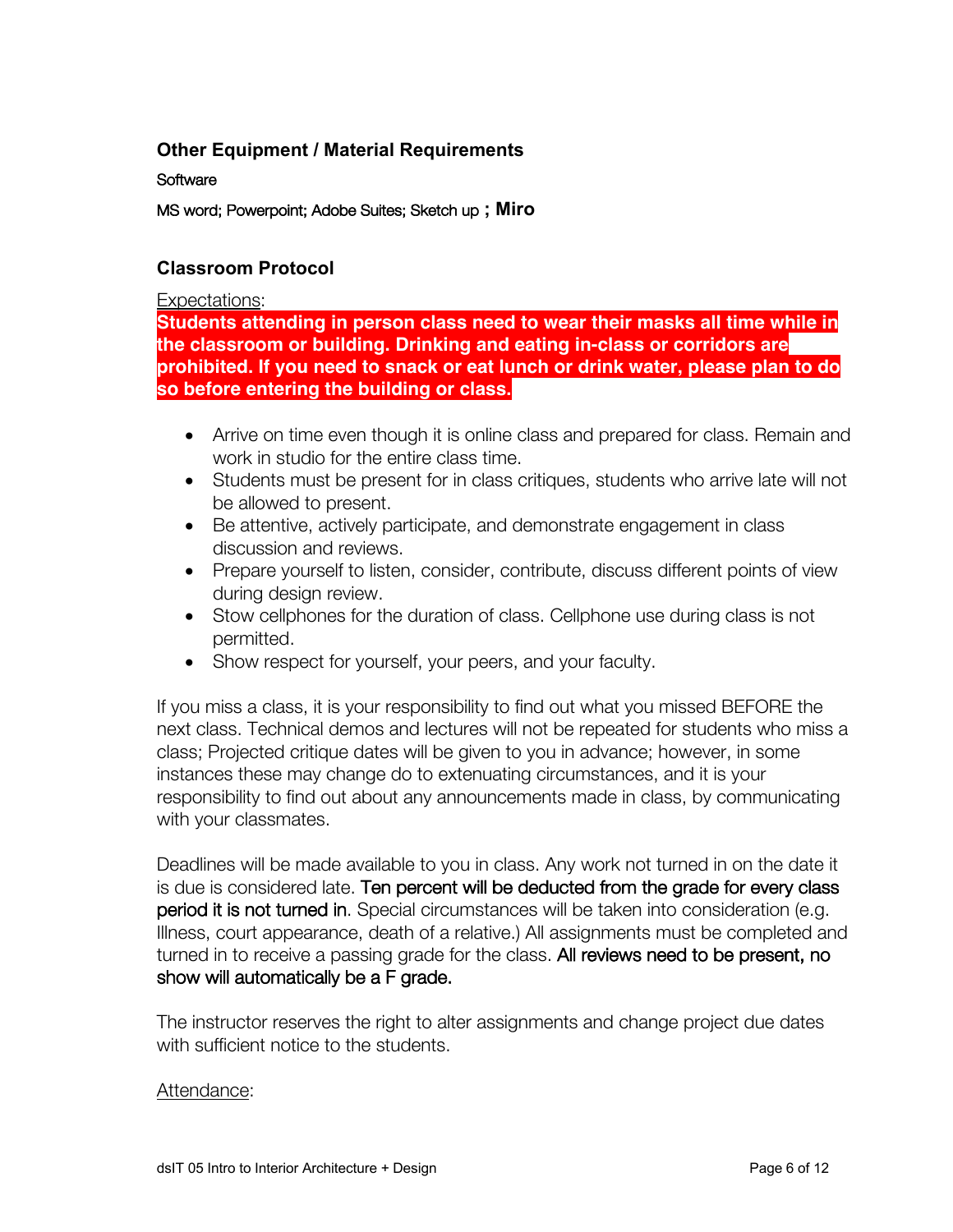- Non-participation for 2 classes, including consistent tardiness, is grounds for grade demotion.
- Non-participation for 3 classes, including consistent tardiness, is grounds for failure.
- If you need to miss a class for an excusable absence, email me in advance.
- Unexcused non-participation at the mid review or final review is grounds for failure.

#### Cell Phones:

Students will turn their cell phones off or put them on vibrate mode while in class. They will not answer their phones in class. Students whose phones disrupt the course and do not stop when requested by the instructor will be referred to the Judicial Affairs Officer of the University.

#### Computer Use:

In the classroom, faculty allows students to use computers only for class-related activities. These include activities such as taking notes on the lecture underway, following the lecture on Web-based PowerPoint slides that the instructor has posted, and finding Web sites to which the instructor directs students at the time of the lecture. Students who use their computers for other activities or who abuse the equipment in any way, at a minimum, will be asked to leave the class and will lose participation points for the day, and, at a maximum, will be referred to the Judicial Affairs Officer of the University for disrupting the course. (Such referral can lead to suspension from the University.) Students are urged to report to their instructors computer use that they regard as inappropriate (i.e., used for activities that are not class related).

# **Dropping and Adding**

Students are responsible for understanding the policies and procedures about add/drop, grade forgiveness, etc. Refer to the current semester's Catalog Policies section at http://info.sjsu.edu/static/catalog/policies.html. Add/drop deadlines can be found on the current academic calendar web page located at http://www.sjsu.edu/academic\_programs/calendars/academic\_calendar/. The Late Drop Policy is available at http://www.sjsu.edu/aars/policies/latedrops/policy/. Students should be aware of the current deadlines and penalties for dropping classes.

Information about the latest changes and news is available at the Advising Hub at http://www.sjsu.edu/advising/.

#### **Assignments and Grading Policy**

The format of this course will be both lecture and studio. If you miss a class, it is your responsibility to find out what you missed BEFORE the next class. Technical demos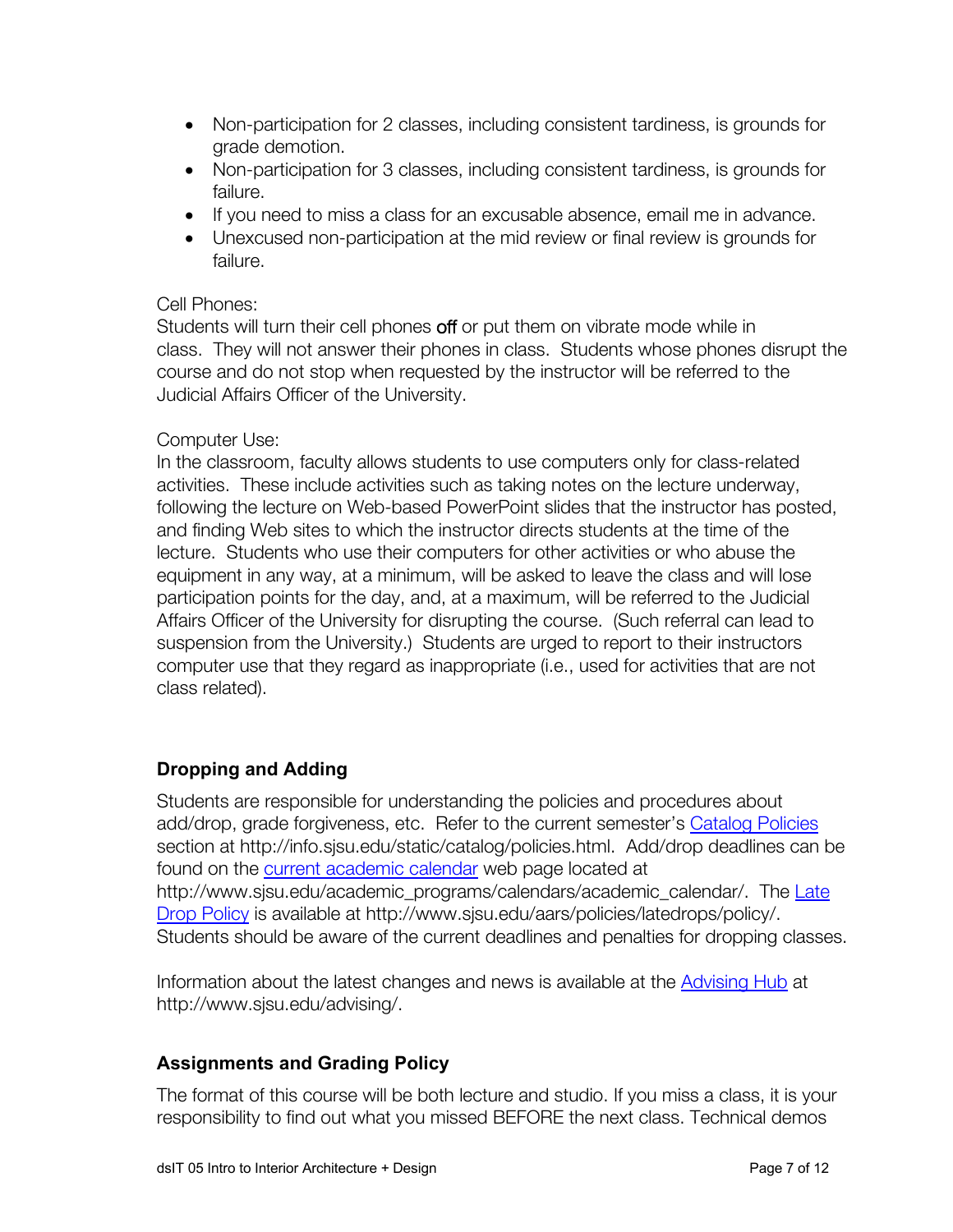and lectures will not be repeated for students who miss a class. It is your responsibility to find out about any announcements made in class, by communicating with your classmates.

Exams and projects will be issued during the semester. Exams will cover lecture, textbook, and handout information.

Class participation will affect your final grade. Class participation is expected at all lectures, including those by guest speakers, and field trips (on or off campus). Pop Quiz will be given at the beginning of each class as your class participation grade.

All classes start at the time indicated on the class schedule. Students who are late will be considered non-participants.

All projects are due at the designated date and time. Late projects will not be accepted.

Make up exams are only given to students that have an emergency or/an immediate family death.

#### Grading Criteria:

Exams + Quizzes 35%  $\lambda$ ssignments + 2 main Projects 55% (5+10+20+20) Class Participation **10%** 

The grading scale is as follows:

Grading Percentage Breakdown

 $97-100 = A+$  $93-96 = A$  $90-92 = A$  $87-89 = B+$  $83-86 = B$  $80-82 = B$  $77-79 = C+$  $73-76 = C$  $70-72 = C$  $67-69 = D+$  $63-66 = D$  $60-62 = D$ 59 and below  $=$  F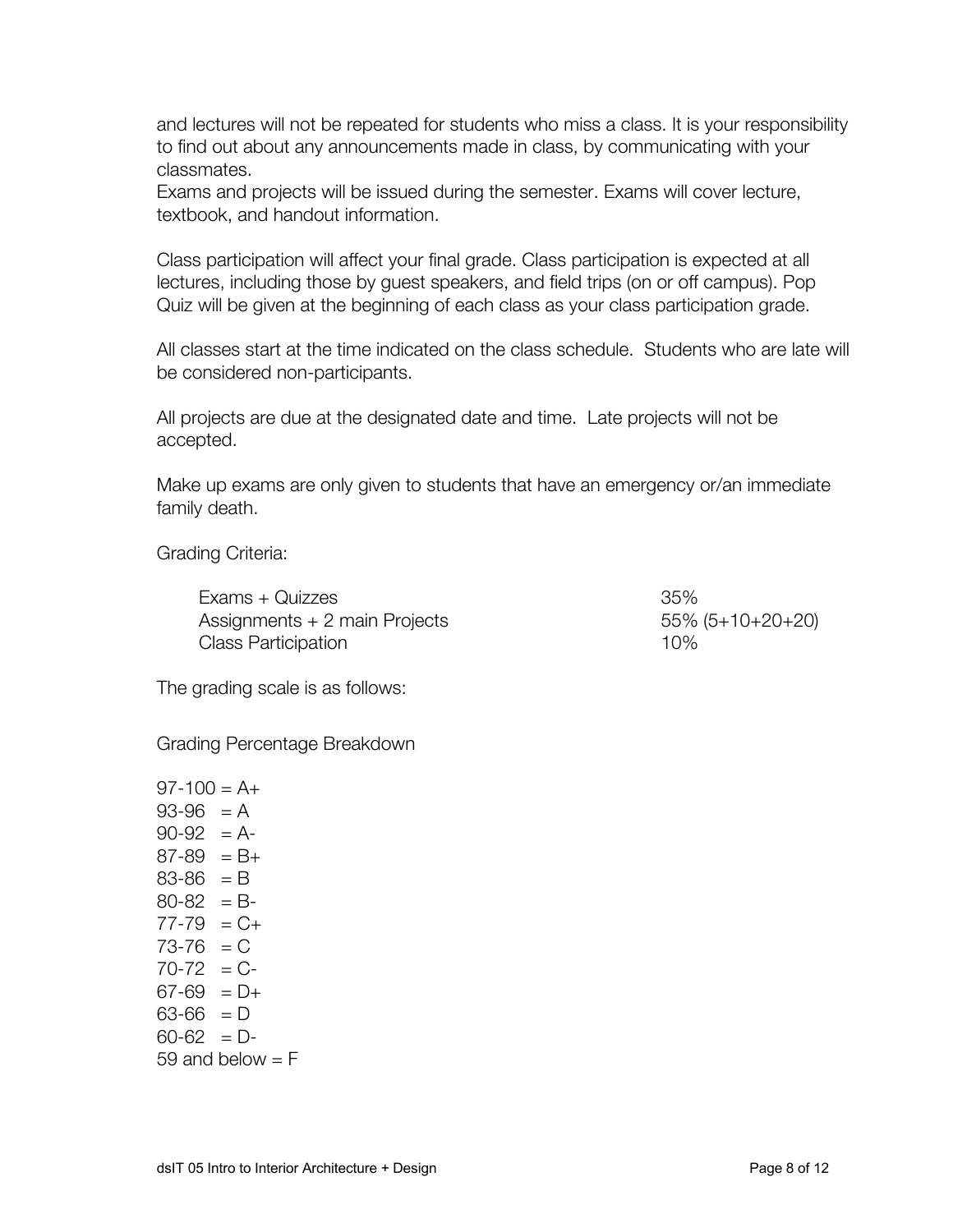A Excellent. Indicates work of a very high character; the highest grade given. This grade is reserved for work that shows leadership and inspiration, demonstrating significant insight developed to its fullest extent and presented with exquisite craftsmanship.

B Good. Indicates work that is definitely above average, though not of the highest quality. This work shows thorough exploration and development, and is well presented with good craftsmanship, but it may not rise to the highest level of excellence.

C Fair. Indicates work of average or medium character. Work in this category demonstrates compete fulfillment of the stated requirements and an understanding of the issues covered, but does not exceed the expectations of understanding, development, or execution.

D Pass. Indicate work below average and unsatisfactory. It is the lowest passing grade. Though work may meet the minimum requirements, it lacks depth, development or is unsatisfactorily crafted.

F Fail. Indicates work that the student knows so little of the subject that it must be repeated in order that credit may be received. Work in this category may be unfinished, unimaginative, underdeveloped or poorly executed, and shows minimal understanding of issues.

# **University Policies**

# **Academic integrity**

Your commitment as a student to learning is evidenced by your enrollment at San Jose State University. The University's Academic Integrity policy, located at http://www.sjsu.edu/senate/S07-2.htm, requires you to be honest in all your academic course work. Faculty members are required to report all infractions to the office of Student Conduct and Ethical Development. The Student Conduct and Ethical Development website is available at http://www.sa.sjsu.edu/judicial\_affairs/index.html.

Instances of academic dishonesty will not be tolerated. Cheating on exams or plagiarism (presenting the work of another as your own, or the use of another person's ideas without giving proper credit) will result in a failing grade and sanctions by the University. For this class, all assignments are to be completed by the individual student unless otherwise specified. If you would like to include your assignment or any material you have submitted, or plan to submit for another class, please note that SJSU's Academic Policy S07-2 requires approval of instructors.

#### Academic Honesty:

Faculty will make every reasonable effort to foster honest academic conduct in their courses. They will secure examinations and their answers so that students cannot have prior access to them and proctor examinations to prevent students from copying or exchanging information. They will be on the alert for plagiarism. Faculty will provide additional information, ideally on the green sheet, about other unacceptable procedures in class work and examinations. Students who are caught cheating will be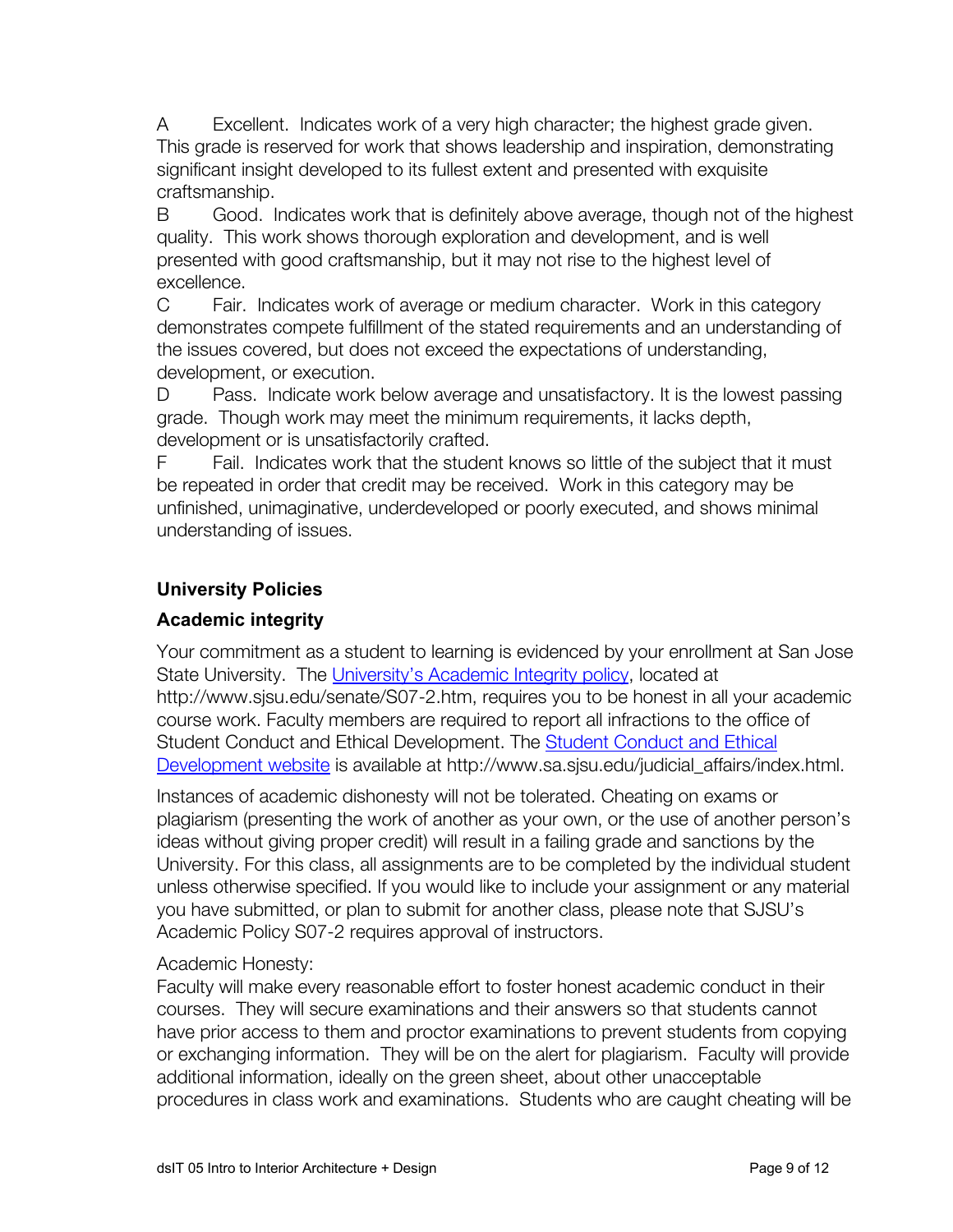reported to the Judicial Affairs Officer of the University, as prescribed by Academic Senate Policy S04-12.

• "You are responsible for understanding the policies and procedures about add/drops, academic renewal, withdrawal, etc. found at http://www2.sjsu.edu/senate/S04-12.pdf

• Expectations about classroom behavior; see Academic Senate Policy S90-5 on Student Rights and Responsibilities.

• As appropriate to your particular class, a definition of plagiarism, such as that found on Judicial Affairs website at http://www2.sjsu.edu/senate/plagarismpolicies.htm

• "If you would like to include in your project any material you have submitted, or plan to submit, for another class, please note that SJSU's Academic Integrity policy S04-12 requires approval by instructors."

# **Campus Policy in Compliance with the American Disabilities Act**

If you need course adaptations or accommodations because of a disability, or if you need to make special arrangements in case the building must be evacuated, please make an appointment with me as soon as possible, or see me during office hours. Presidential Directive 97-03 requires that students with disabilities requesting accommodations must register with the Disability Resource Center (DRC) at http://www.drc.sjsu.edu/ to establish a record of their disability.

Daily Class Time Sequence 8:10a.m.-9:30a.m. Lecture 15 minutes Break 9:45-10:45a.m. Quiz / Miro review

Project /Assignment Presentation Day 8:00 a.m.-9:15 Session 1 15 minutes break 9:30-10:45 Session 2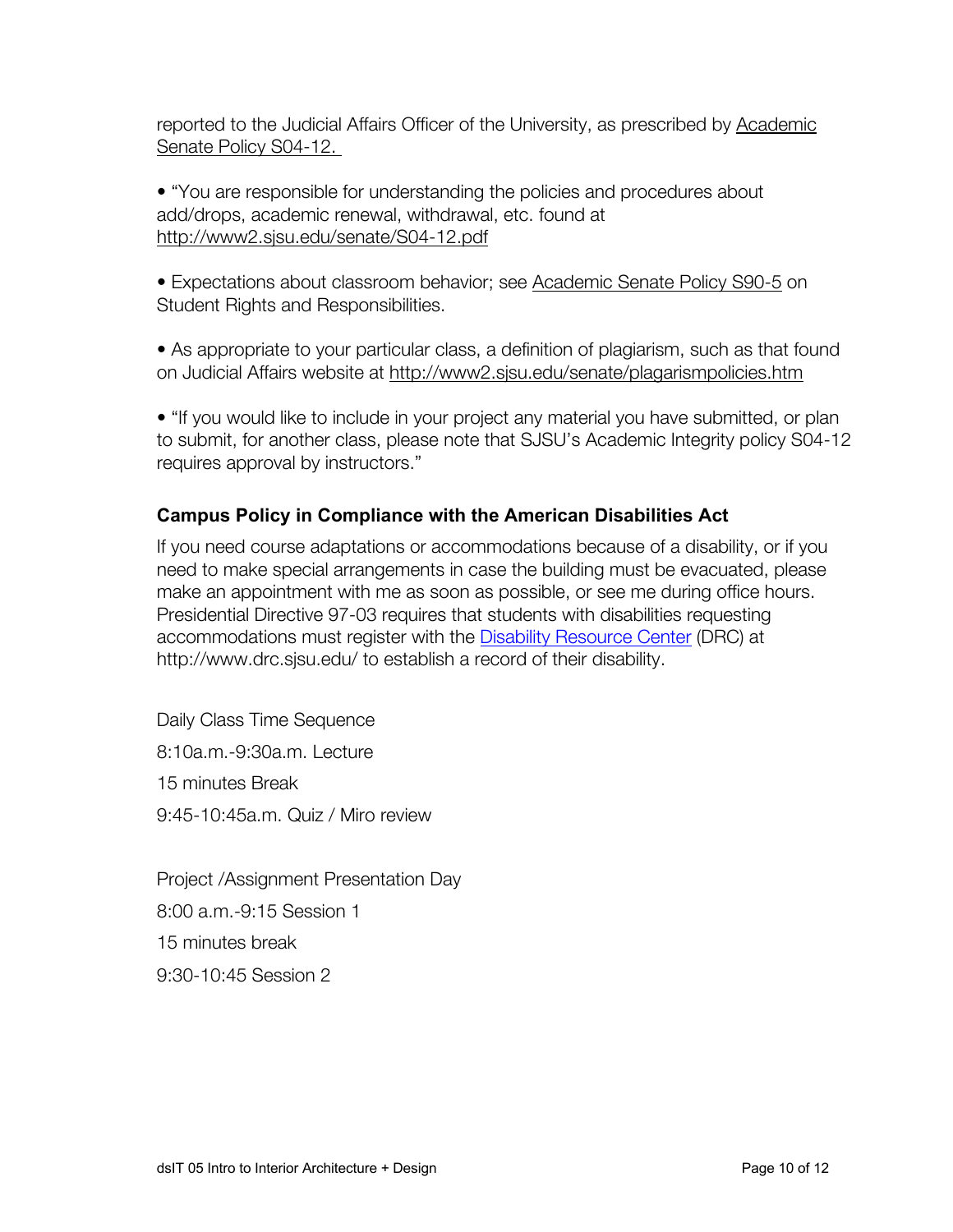Course Sequence:

| Course sequence may change according to the phase of the course |  |  |  |  |
|-----------------------------------------------------------------|--|--|--|--|
|-----------------------------------------------------------------|--|--|--|--|

| <b>Class</b>   | Date           | Topics, Readings, Assignments, Deadlines                                                                                                                                                         |
|----------------|----------------|--------------------------------------------------------------------------------------------------------------------------------------------------------------------------------------------------|
| $\mathbf{1}$   | 01/27          | Introduction to course syllabus & outline<br>Outline Zoom Protocol + Classroom Protocol<br>Why Interior Design? Why architecture?                                                                |
|                |                | Assignment 1 {Why Interior Architecture or Interior<br>Design} issued complete assignment 1 in class?                                                                                            |
| $\overline{2}$ | 02/01          | Chapter 2- Design Quality                                                                                                                                                                        |
|                |                | In-class assignment about Design Basic-                                                                                                                                                          |
|                | 02/03          | Chapter 2- Design Quality Quiz # 1 Complete in class                                                                                                                                             |
| 3              | 02/08          | <b>Chapter 3-Design Basics</b>                                                                                                                                                                   |
|                |                | Chapter 3-Design Basics Quiz #2 Complete in class                                                                                                                                                |
|                | 02/10          | Project One issued- Geometry & Music= Model on Miro                                                                                                                                              |
| $\overline{4}$ | 02/15<br>02/17 | Chapter 5-The Design Process, Pg.128-143,<br>what is CONCEPT? In-Class exercise (Concept board)<br>Chapter 5-The Design Process - Quiz #3<br>TA Demo Sketch up                                   |
| 5              | 02/22<br>02/24 | Chapter 10- Color<br>Chapter 10- Color Quiz#4<br><b>Guest Speaker-TBA</b><br>In-Class exercise (Color / Pattern board) due on Miro<br>TA Demo Sketch up                                          |
| 6              | 03/01<br>03/03 | TA Demo Sketch up; in-class Sketch Up exercise due MIRO<br>Desk critique on Sketch up model for Geometry & Music<br>model<br>Guest Speaker - Sierra Schmitt, Studio S Squared Architecture, Inc. |
|                | 03/08<br>03/10 | Chapter 6-Planning, pg. 144-177<br>Chapter 6-Planning Quiz #5<br>Project One DUE- Geometry & Music= Model on Miro                                                                                |
| 7              | 03/15<br>03/17 | Chapter 9-Materials & Their Uses<br>Chapter 9-Materials & Their Uses Quiz# 6<br>Project TWO Phase I issued- Client profile issued<br>Guest Speaker- Commercial design Introduction               |
| 8              | 03/22<br>03/24 | Rule of thumb in Arranging objects & Furniture<br>Project TWO Phase II issued- Concept / inspiration images<br>Chapter 13-Furniture, pg.348-382 Furniture- Commercial versa<br>Residential       |